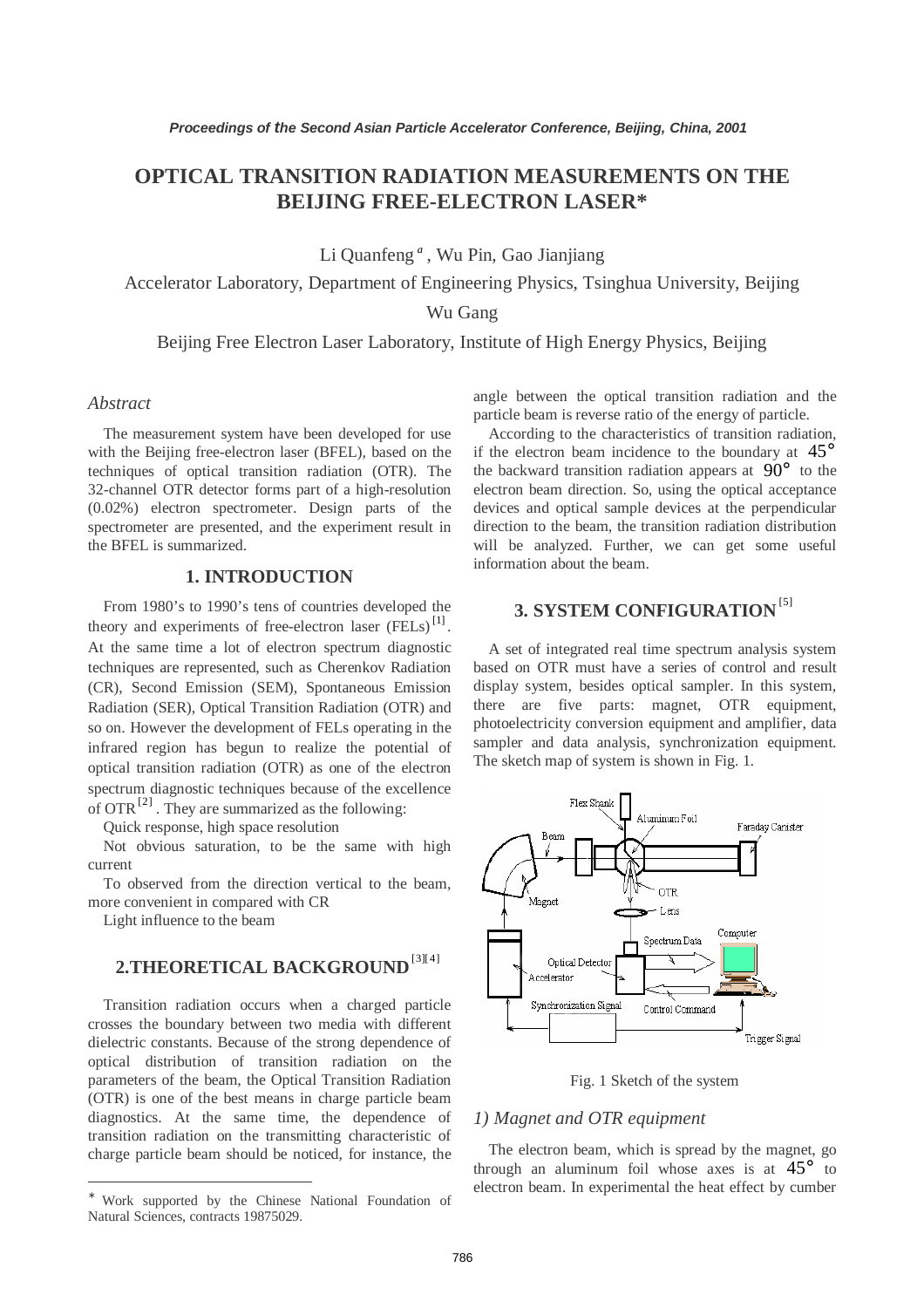of foil to the electron beam can't be ignored. The heat effect is given by

$$
\Delta T = \frac{\Delta U}{V \cdot \rho \cdot C}
$$

Here  $\Delta U$  is the wasted power of electron when it go through the medium.  $V$  is the effect volume of the medium.  $\rho$  is the density of the medium.  $C$  is the specific heat of the medium.

### *2) Photoelectricity conversion equipment and amplifier*

This part is composed of the lens, photodiode array, amplifier circuit and multiple route switch. The elements framework is shown in Fig 2.



Fig. 2 Magnifying system and data-sampling system

OTR can be recorded by the sensitization part of photodiode. The energy resolution of the detector is given by

$$
R = \frac{\delta}{32}
$$

Here  $\delta$  is energy distribution. On the BFEL  $\delta$  is 0.7%, the energy resolution is about 0.02% if only the magnet resolution is high enough.





Fig. 3 schematically shows how both the spatial intensity (beam spot profile) and the OTR angular-distribution pattern can be recorded by focusing at the image plane and the focal plane (infinity), respectively. On the BFEL, if we place the detector at the focal plane to record the angular-distribution pattern, the structure with two apexes will be recorded.

### *3) Data sampler and data analysis*

Analog signal amplified is sampled and digitalized, using A/D board (AC1030). Sample card used in this system has two input ports. That is said, there are only two channels sampled during one macro-pulse. In order to get all signals of 32 channels it must last 16 pulses period. The noise signal will be filtrated from the data of A/D board, by using the software for the measurement system.

### *4) Synchronization control*

The whole system starts up with the sending of the synchronization signal. At first, the synchronization signal is sent to the accelerator and sampling system, respectively. Then, electron beam is accelerated, and incidence to the aluminum foil at  $45^\circ$ . OTR generated is focused on the optical detector through the lens group. In the optical detector, the optical signal is conversed into the electronic signal. At the same time, the sampling system, initialized by the synchronization signal, is ready to receive the signal. Because the synchronization signal can adjust all parts to the same work pace, we can get the integrated electron energy information after 16 pulse-periods.

#### **4. RESULT**

The electron spectrometer was installed in the Beijing Free Electron Laser Laboratory (BFELL) in 1997, and the synchronization equipment was installed in 1999. The OTR on BFEL is shown in Fig. 4. But the energy resolution of the magnet is 2.8%, the energy distribution of the electron beam is 0.7%, so we can't observe the stripe in the term of the energy. It is hard to detector the fine energy spectrum of beam.



Fig. 4 Optical transition radiation on BFEL

Further, we place the detector at the focal plane, the recorded part of OTR angular-distribution pattern is shown in Fig. 5. Obviously, we can find two apexes in the